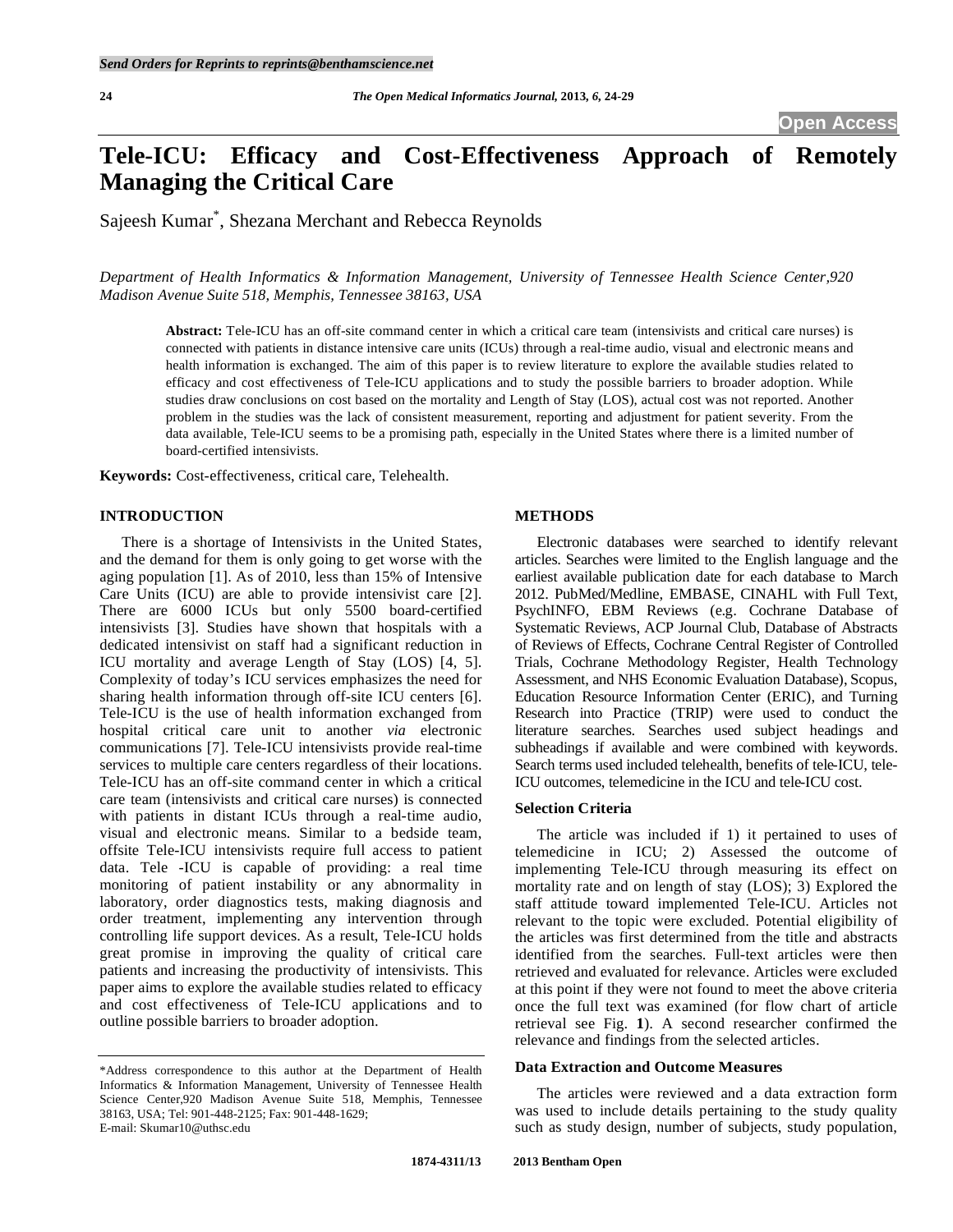

Fig. (1). Flow chart of the results from the literature search.

as well as the description of the program. The acute nature of ICU and the high cost associated with critically ill patients makes the survival rate and the cost saving among the most desirable outcomes measured. Consequently, integration of distance monitoring and observation of intensivists' services to bedside care were significant outcome measures along with the mortality rate and length of stay. The following types of outcomes reported that were of interest for this review were recorded: (1) Clinical process: Outcomes related to service delivery, such as attendance and adherence to programs and recommendations, as well as healthcare provider and staff satisfaction with the program; (2) Healthcare utilization: Events that occur outside the program's scope and that the program may aim to reduce or increase, such as hospitalizations, ICU admissions and average Length of Stay;(3) Costs: From the patient's, provider's or organization's perspective, all costs (savings and/or expenses) associated with the use of Tele-ICU.

### **RESULTS**

 As Fig. (**1**) indicates, 25 studies were retained after the initial screening of titles and abstracts and the full-text

retrieval of pertinent articles. The results of the clinical process outcomes, healthcare utilization and costs reported in the studies are presented in the following sections.

#### **Clinical Adoption of Tele-ICU**

 Tele-ICU as a concept is evolving over time; the approach used in the 1970s and later involved a video connection between the bedside care providers and outside consultants without any access to patient monitoring data. The most frequent adopted approach today is the continuous access and monitoring care that focuses on providing supplemental critical care expertise [8-13]. In 2000, Sentara hospital was the first hospital to implement the new Tele-ICU approach. As of 2011, 41 ICU command centers have been installed with a total of 5789 ICU beds being covered throughout 249 hospitals [13]. Even with the early positive impacts of Tel-ICU, there are only 5-7% of adult ICU beds covered by this technology in the USA [13]. Adoption of Tele-ICU is greatly obstructed by the lack of documented outcomes and unproven return on investment (ROI) [13]. Moreover, some Tele-ICU centers have deactivated for reasons like physicians resistance to change in both patient's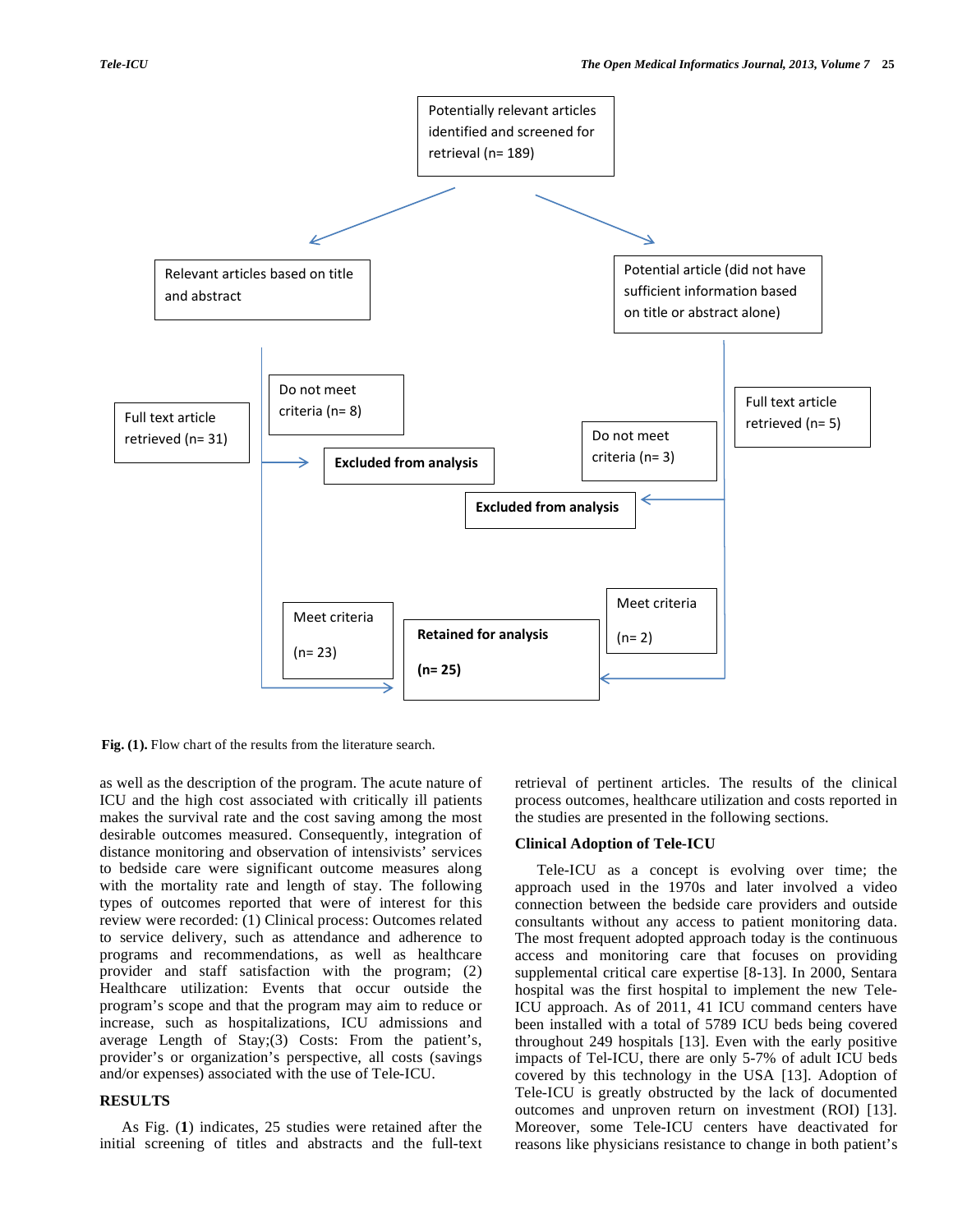management and required sharing control over patient with other off-site physicians. Technical difficulties with lack of training could also be other impediments [13].

# **Barriers to Tele-ICU**

 Tele-ICU is relatively new; many bedside doctors and nurses do not understand how the system works. They believe that the eRNs and e-intensivists are watching over them and trying to taking over [1]. In reality, "the purpose of the system is to provide improved safety through redundancy and enhance outcomes through standardization" [2]. The tele-ICU team has a supportive role; they have an overview of what is going on with all the patients in the unit and can alert the bedside staff if any problems occur [14]. "The hospital admitting physician continued to be the attending and was responsible for establishing the care plan," while the TeleICU staff were the primary contact for the on-site nurses [15]. Studies show that the more proactive the Tele-ICU physicians are, "the more improved are the outcomes" [16].

 Another barrier to ICU telemedicine is the clinician's acceptance of the technology. This could be one of the reasons that some studies did not show improvement in LOS and mortality in ICU patients. In a study done by Thomas, *et al*. [17], "two-thirds of the patients in our study had physicians who chose minimal delegation to the Tele-ICU." Other clinicians feel that everything is running perfectly and nothing needs to be fixed. Showing these physicians comparative data and the benefits of Tele-ICU may change their mind [4].

 The lack of integration was a problem at some hospitals, especially those that did not have electronic records. Thomas, *et al*. [7] observed that although the Tele-ICU team had real time access to most of the patient's information, the monitored unit did not share clinical notes or computerized physician order entry; instead, these notes were faxed daily. Similarly, Berenson *et al*. [18] also noted the limitations related to the lack of interoperability.

#### **Outcome Assessments**

 With optimizing the telemedicine application in ICU, both the mortality rate and length of stay could influence positively; a 15-60% reduction in the mortality rate along with a 30% reduction in the average length of stay was observed in a hospital with intermittent remote consultation in the delivery of health services to critical care patients. A review of available published articles is presented in Table **1**.

 The results from the articles were mixed regarding the mortality rate and LOS in ICU after the adoption of ICU telemedicine. For example, according to Thomas, *et al*. [17] "remote monitoring of ICU patients was not associated with an overall improvement in mortality or LOS." On the other hand, Lilly, *et al*. [19], found that "Tele-ICU intervention was associated with reduced adjusted odds of mortality and reduced hospital length of stay." Young, *et al*. [20] concluded that Tele-ICU was associated with a decrease in mortality and LOS in the ICU but not within the hospital. A study done by Morrison, *et al*. [5] concluded that a difference in mortality could not be determined because the mortality rate at the hospital was already low in the ICU. Lilly, *et al*. [19] found that after the intervention of TeleICU, tools were developed for real-time auditing and reconciliation which increased the adherence to best practices. This also led to a decrease in the rates of complications in the ICU.

 Telemedicine in the ICU may also prevent intensivist and nurse "burn outs and posttraumatic stress" [3]. Physicians who are tired due to long hours or stress are more prone to making mistakes. "The Tele-ICU is the "second set of eyes" that provide additional clinical surveillance and support" [10]. It has also helped residents that were new to the field [3].

#### **Costs**

 Adoption of Tele-ICU requires a substantial up-front capital investment with ongoing cost of operation and maintenance. These costs may impede the adoption of this technology especially with lack of reimbursement and uncertainties about return on investment (ROI) calculations. Moreover, the ROI was merely calculated using the indirect clinical effects and the expected length of stay reduction.

 Pay-back period or Net Present Value (NPV) are the indictors used for return on investment. More specifically, the equation of financial issue related to tele-ICU is desired to be as the following [15].

## *[Capital Cost+ Operating Cost] [Revenue from reimbursement + Cost Saving Attained]*

 The cost of Tele-ICU varies depending on the setting, hardware, software, training and compatibility issues with other systems. One study reported a cost of over \$2 M to set a command center and its components [15]. In general, an estimation of \$ 2-5 million is probably the cost to set up a command center and install the Tele- ICU systems with an operation cost of \$600,000-1.5 M per year as an operation cost is reported from different adaptors [15].

 On the revenue side, one study indicated that there was a 10% reduction in ICU length of stay with ability to care for one new ICU patient per day which could result in a positive \$2.5 M net present value (NPV) [15].

 Most studies reviewed, used the LOS and mortality to determine cost savings. For example, according to Rosenfeld, *et al*. [21]. ICU costs decreased between 25% and 31% during the intervention period and hospital costs decreased by 12% to 19%. Breslow, *et al*. [15]. hired an independent consulting firm to determine the financial outcome of the Tele-ICU program. They determined the cost of care per day of service and also included equipment cost, staff cost and other costs associated with having a Tele-ICU system. The report showed that there was a 24.6% decrease in variable costs per case. This decrease is probably due to a shorter LOS in the ICU and improved clinical outcomes [4, 15, 21].

# **Staff Acceptance of Tele-ICU**

 Implementation of Tele-ICU encompasses a change in the practice of many health workers. Most studies that measured the acceptance of Tele-ICU showed high acceptance for the increased ICU coverage. Moreover, Tele-ICU has a favorable impact on both patient care and on organizations. Thomas *et al.* [22] conducted a pre/post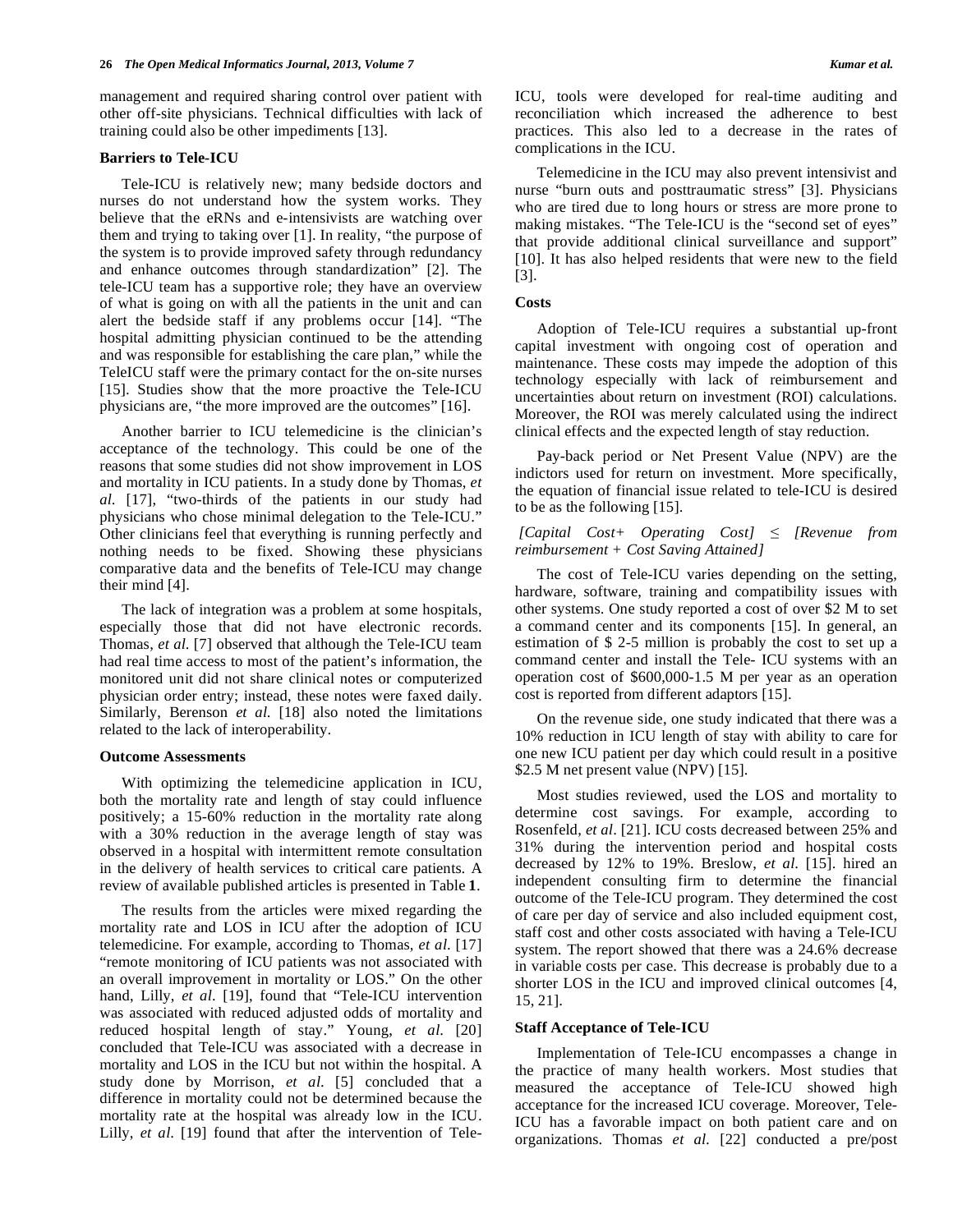# **Table 1. Study Characteristics**

| <b>Study</b>                                              | Hospital                                                                 | <b>ICU Mortality Change</b>                                                                                                                                                                     | <b>Average Length of Stay(LOS) Change</b>                                                                                 |
|-----------------------------------------------------------|--------------------------------------------------------------------------|-------------------------------------------------------------------------------------------------------------------------------------------------------------------------------------------------|---------------------------------------------------------------------------------------------------------------------------|
| Rosenfeld et al. 2000 [21].                               | A ten-bed surgical ICU in at Johns<br>Hopkins Medical Institution.       | Severity-adjusted Mortality rate in<br>- ICU is decreased by 46%<br>- Hospital by 30%                                                                                                           | ICU length of stay decreased by 30%                                                                                       |
| Breslow et al. 2004 [15].                                 | Sentara (VA)                                                             | 26.4% reduction at the end of first year                                                                                                                                                        | Observed 5.6 to 4.8 days decrease in<br>LOS                                                                               |
| Shaffer J, et al. 2005 [26].                              | <b>Health First</b><br>(Integrated network on Florida's<br>East Coast)   | Associated with significant decrease in<br>mortality rate<br>Odd ratio of pre to post is 0.72                                                                                                   |                                                                                                                           |
| Dickhaus D., 2006 [27].                                   | Community Hospital in Weston,<br>WI and Jefferson City hospital          | A decrease in mortality is observed                                                                                                                                                             | 17% decrease in LOS resulted.                                                                                             |
| Ikeda D, et al. 2006 [28].                                | Sutter health, Sacramento.                                               | Actual ICU mortality rate reduced from<br>40.07% to 18.86%. Estimated of 56 lives<br>were saved over 30-months period                                                                           |                                                                                                                           |
| Young B, 2006 [29].                                       | Parkview Hospital, Fort Wayne                                            | Cardiac arrest decline from 9 months<br>prior average of 38% to 28%                                                                                                                             |                                                                                                                           |
| Gracias et al. 2007 [12].                                 | Surgical intensive care units<br>(SICU) at Pennsylvania Health<br>System | Mortality rate decrease from 5.5% to<br>2.6%.                                                                                                                                                   |                                                                                                                           |
| Howell G. et al. 2007 [30].                               | Saint Luke's<br><b>Health System</b>                                     | Severity-adjusted<br>ICU mortality went<br>from 1.0 to 0.68,<br>Hospital mortality from 0.95 to 0.77,                                                                                           | ICU LOS from 1.18 to 0.96 and hospital<br>LOS from $1.09$ to $0.84$ .                                                     |
| Kohl et al. 2007 [9].                                     | University of Pennsylvania Health<br>System                              | Reduction in ICU mortality rate from<br>8.4% to 3.1%. (63%)<br>Hospital mortality rate reduced from<br>11.1% to 6%. (46%).                                                                      | Decreased between 3.7-4.4 days in<br>average.                                                                             |
| Kohl B., 2007 [31].                                       | University of Pennsylvania health<br>institute                           |                                                                                                                                                                                                 | 10% reduction in LOS in ICU.<br>20% reduction in Floor stay.<br>(cost saving of \$700,000 to 2.850,000)                   |
| Mora A., 2007 [32].                                       | The University of Texas Medical<br>School at Houston.                    | Majority of resident's perceived eICU<br>improves patient care (82.3%) and 66.7%<br>of residents expressed a desire to have<br>remote Telemonitoring involved in the<br>care of their patients. |                                                                                                                           |
| Rincon T., 2007 [33].                                     | The Bay Area Sacramento                                                  |                                                                                                                                                                                                 | A total estimated savings of \$132,859<br>for 2007.                                                                       |
| Rincon T, et al. 2007 [34].                               | Sutter health. Sacramento                                                | Accurate sepsis identification can be<br>achieved from eICU,<br>improved sepsis bundle compliance and<br>reduced mortality observed after using<br>eICU                                         |                                                                                                                           |
| Zawada E., 2007 [35].                                     | Avera Health System                                                      |                                                                                                                                                                                                 | Annual reduction in 4146 ICU days and<br>572 hospital days.                                                               |
| Coletti C., 2008 [36].                                    | Christiana CareHealth System,<br>Newark                                  | 77% of surveyed residents reported that<br>the eICU associated with improved<br>patient safety.                                                                                                 |                                                                                                                           |
| Howell G, et al. 2008 [37].                               | University of Missouri,<br>Kansas City.                                  | Both ICU and hospital mortality<br>improved.                                                                                                                                                    | Severity adjusted ICU LOS improved<br>from 0.84 to 0.03.<br>Severity adjusted hospital LOS<br>improved from 0.97 to 0.64. |
| The New England<br>Healthcare Institute, 2008<br>$[13]$ . | University of<br><b>Massachusetts Memorial Medical</b><br>Center         | 209 lives were saved in 2007                                                                                                                                                                    | Hospital length of stay reduced by 4<br>days on average.<br>Cost saving averaged \$5000 per patient                       |
| Goran SF., et al., 2008 [8].                              | Maine Medical Center                                                     | Estimate of 5-20% reduction in mortality<br>rate. For an estimated 2000 adult ICU<br>admissions/year, 100 additional patients<br>per year survive                                               |                                                                                                                           |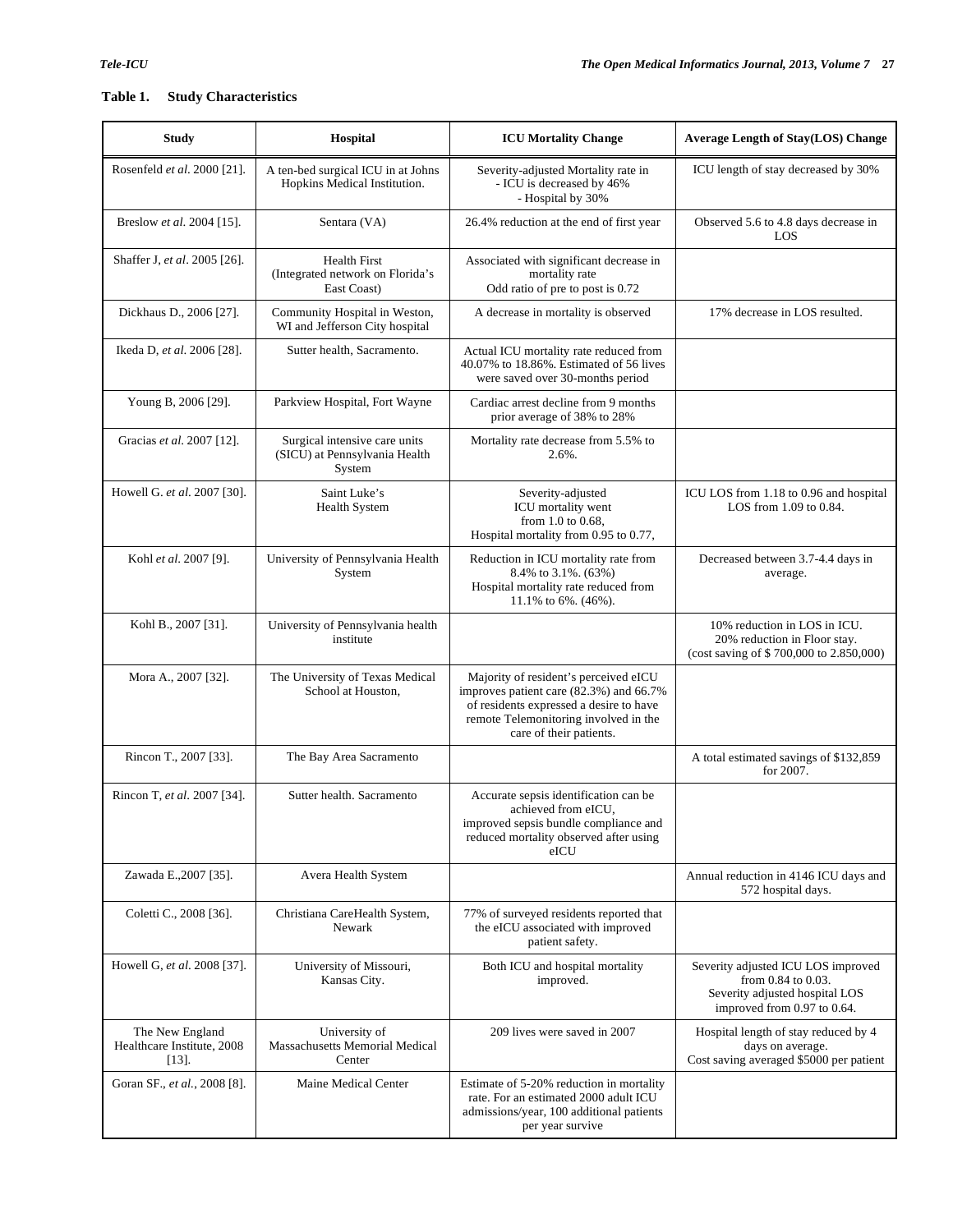**(Table 1) contd…..** 

| <b>Study</b>                           | <b>Hospital</b>                                                                                                                                    | <b>ICU Mortality Change</b>                                           | <b>Average Length of Stay(LOS) Change</b>                                                           |
|----------------------------------------|----------------------------------------------------------------------------------------------------------------------------------------------------|-----------------------------------------------------------------------|-----------------------------------------------------------------------------------------------------|
| Zawada E., 2008 [11].                  | Rural center close to Avera Heath<br>system                                                                                                        |                                                                       | 160 patients were prevented from<br>transfer to a tertiary<br>hospital for a savings of \$1,202,379 |
| Thomas, E., et al. 2009<br>$[17]$ .    | Non-profit health system of gulf<br>coast region                                                                                                   | Reduction in mortality by 1.4%-2.1%                                   | No significant differences in LOS pre<br>and post Tele-ICU                                          |
| Zawada et al. 2009 [38].               | Conducted in Avera Health System<br>(One large tertiary hospital, three<br>rural hospitals, two community<br>hospitals and 9 critical care centers | Adjusted mortality rate range between<br>unchanged and 29% reduction. | LOS reduction ranged from 45% to<br>22.5%. (9 sites)                                                |
| Morrison et al. 2010 [15].             | two community hospitals in the<br>metropolitan Chicago area                                                                                        | No significant effect on ICU/non-<br><b>ICU/total mortality</b>       | No effect on LOS.                                                                                   |
| Lilly, C., <i>et al.</i> 2011 [19].    | University of Massachusetts                                                                                                                        | 2.1% decrease                                                         | 1.9 days decrease                                                                                   |
| Young, L., et al. 2011<br>$[20]$ .     | Review                                                                                                                                             | Odds ratio for pooled data was 0.80<br>which shows reduction          | 1.26 days decrease                                                                                  |
| Willmitch, B., et al. 2012<br>$[16]$ . | South Florida                                                                                                                                      |                                                                       | 0.55 day decrease                                                                                   |

attitude survey for physicians and found that the safety attitudes significantly increased after implementation. Tele-ICU, also increased the confidence that patients were adequately covered. Another study conducted by Kowitlawakul *et al*. [23]. measured the nurse's attitude through a survey; it revealed that Tele-ICU would be beneficial in units without adequate physician coverage. Weininger *et al*. [24] measured the teamwork and safety environment of three ICUs before and after implementation. Their results showed that implementation of a Tele-ICU improved teamwork and the safety climate in some units especially among nurses. As a result, collaboration needed to enhance the value of the Tele-ICU system is acquired through effective implementation of continuous change management plan. With implementing best practice protocols and other quality assurance measures, the scope of Tele-ICU is expected to evolve and extend to other microsystems such as emergency departments, risk delivery unit, long term acute hospital and other departments that are designated to provide immediate response to patients.

#### **DISCUSSION**

 From the articles reviewed, current studies are early steps but more research needs to be done before Tele-ICU will become more widespread. Some studies did not show any difference pre- and post- adoption because they already had optimal outcomes (see Table **1**). Other studies showed a large decrease in LOS and mortality which could be attributed to the fact that the hospital was an open system (Table **1**). Similarly, Yoo and Dudley [25] also found heterogeneity in Tele-ICU systems and believe that "it is unlikely that any single study can definitely address the benefits of telemedicine for the critically ill." They also mentioned that there is a "lack of consistent reference in the literature to a unifying conceptual framework of what ICU care is and how Tele-ICU could improve it" [25].

 Another problem in the studies was the lack of consistent measurement, reporting and adjustment for patient severity [20]. This could have led to inflated results relating to

mortality and LOS. One hospital may be a Trauma 1 center and experience many deaths, while another facility could be a smaller hospital that does not typically see those type of patients. Cost-effectiveness is another area that more research needs to be done. While many studies draw conclusions on cost based on the mortality and LOS, actual cost was not reported. This is an important consideration especially for smaller facilities that want to make sure that they will get a return on their investment.

# **LIMITATIONS OF THIS REVIEW**

 One of the limitations of this systematic review is that it uses studies published in a peer-reviewed journal. It is well documented that there is a publication bias towards studies that have positive findings [39]. Therefore, studies that do not demonstrate any effect or report a negative effect of Tele-ICU may not carry as much weight in the synthesis of the data because they were not identified through the search. Moreover, this study did not include studies looking at patient assessment as the focus of this review was on Tele - ICU intervention program. This was a first attempt to identify scientifically sound evidence of telemedicine intervention program and synthesize and critically appraise the published literature in this area. In part this also helps identify possible directions for future studies.

#### **CONCLUSION**

 This systematic review identified a substantial amount of scientific literature in the relatively new area of Tele-ICU. This review showed that although there is heterogeneity between studies in terms of study designs, settings and outcomes measured, there is a consistent trend in the literature supporting the efficacy and effectiveness of Tele-ICU. In conclusion, from the data available, Tele-ICU seems to be a promising path, especially in the United States where there is a limited number of board-certified intensivists.

# **CONFLICT OF INTEREST**

 The authors confirm that this article content has no conflicts of interest.